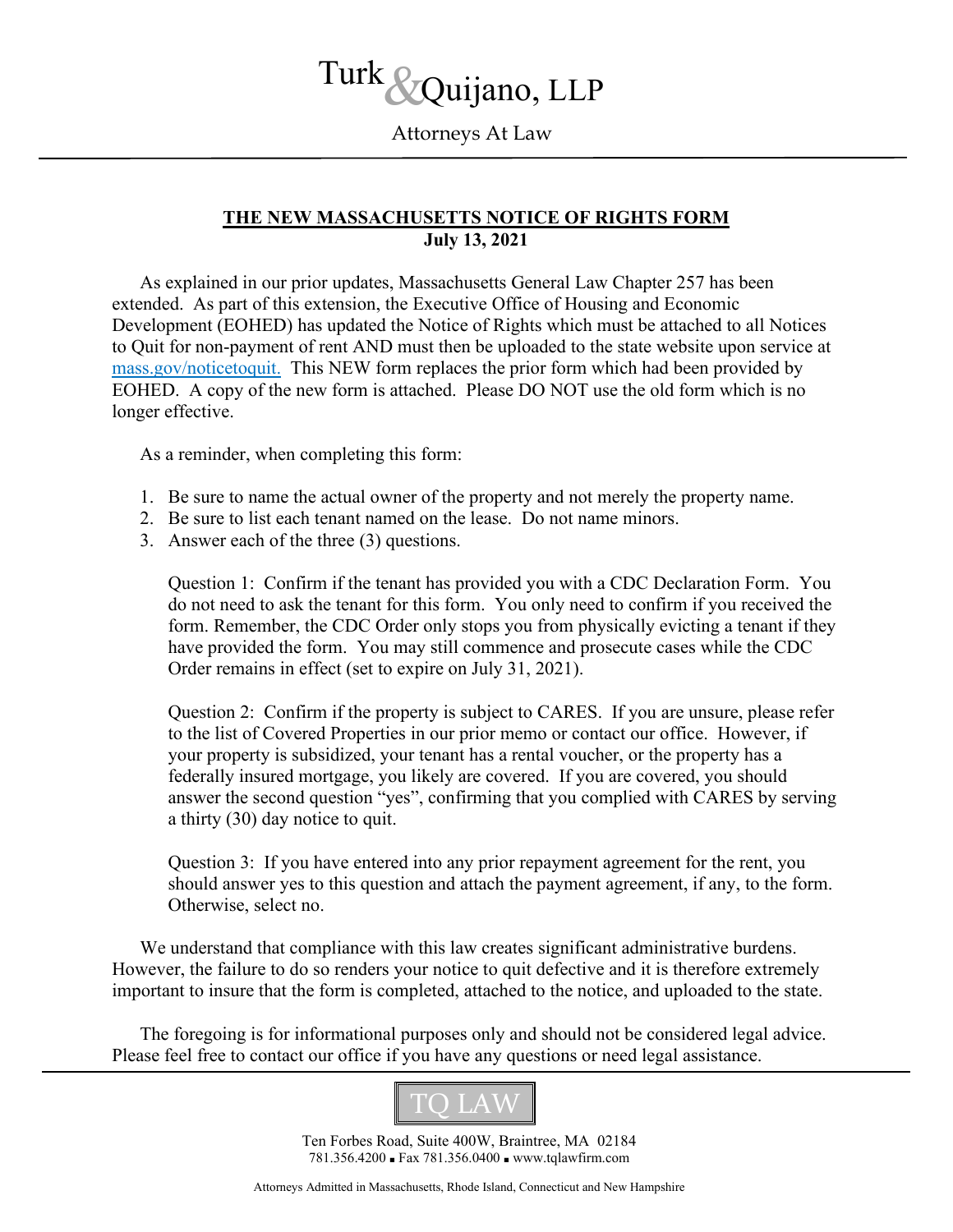#### **ATTESTATION FORM TO ACCOMPANY RESIDENTIAL NOTICE TO QUIT**

#### **THIS NOTICE TO QUIT IS NOT AN EVICTION. YOU DO NOT NEED TO IMMEDIATELY LEAVE YOUR UNIT. YOU ARE ENTITLED TO A LEGAL PROCESS IN WHICH YOU CAN FIGHT THE EVICTION. ONLY A COURT ORDER CAN FORCE YOU TO LEAVE YOUR UNIT.**

*Pursuant to section 1(a) of chapter 257 of the Acts of 2020, as amended by Chapter 20 of the Acts of 2021, a notice to quit for nonpayment of rent given by a landlord to a residential tenant pursuant to section 11 or section 12 of chapter 186 of the General Laws must be accompanied by this attestation form. A landlord's obligation to provide her/his tenant(s) with this attestation form begins on the effective date of the law, December 31, 2020, per the Trial Court of Massachusetts Housing Department's First Amended Standing Order 6-20, Massachusetts District Court Second Amended Standing Order 10-20 and Boston Municipal Court Second Revised Standing Order 11-20 and lasts until January 1, 2023.*

*Instructions for completing this attestation form can be found here: Notice to Quit Attestation Form and* Submission Information | Mass.gov

| Name(s) of landlord(s):         | ("Landlord") |
|---------------------------------|--------------|
| Name(s) of tenant(s):           | ("Tenant")   |
| Address where the Tenant lives: | ("Unit")     |

By signing below, Landlord is swearing that all of the following statements are true and correct:

1. Tenant (check one) did  $\Box$  did not  $\Box$  provide a completed declaration in the form attached to an order of the Center for Disease Control and Prevention entitled "Eviction Protection Declaration". For a link to the declaration form, see https://www.cdc.gov/coronavirus/2019-ncov/downloads/EvictionDeclare\_d508.pdf

2. The Unit (check one) is  $\Box$  is not  $\Box$  a "covered dwelling" under section 4024(a)(1) of the federal Coronavirus Aid, Relief, and Economic Security Act, P.L. 116-136 (the "CARES Act"). If the Unit is a "covered dwelling," the notice to quit (check one) does  $\Box$  does not  $\Box$  comply with the requirements of section 4024(c) of the CARES Act, which requires longer notice periods for some "covered dwellings." (See instructions for information on the CARES Act.)

3. There (check one) are  $\Box$  are not  $\Box$  existing written or verbal agreements between the Tenant and Landlord related to the repayment of overdue rent. If there are any existing written agreements, a copy of each agreement must be attached to this attestation form. If there is a verbal agreement, check this box.  $\Box$ 

*Signed under pains and penalties of perjury:*

|                                                          | Date: |
|----------------------------------------------------------|-------|
| Printed name: Title (if signing on behalf of an entity): |       |
| Additional signatures, if necessary:                     |       |
|                                                          | Date: |
| Printed name:                                            |       |
|                                                          | Date: |
| Printed name:                                            |       |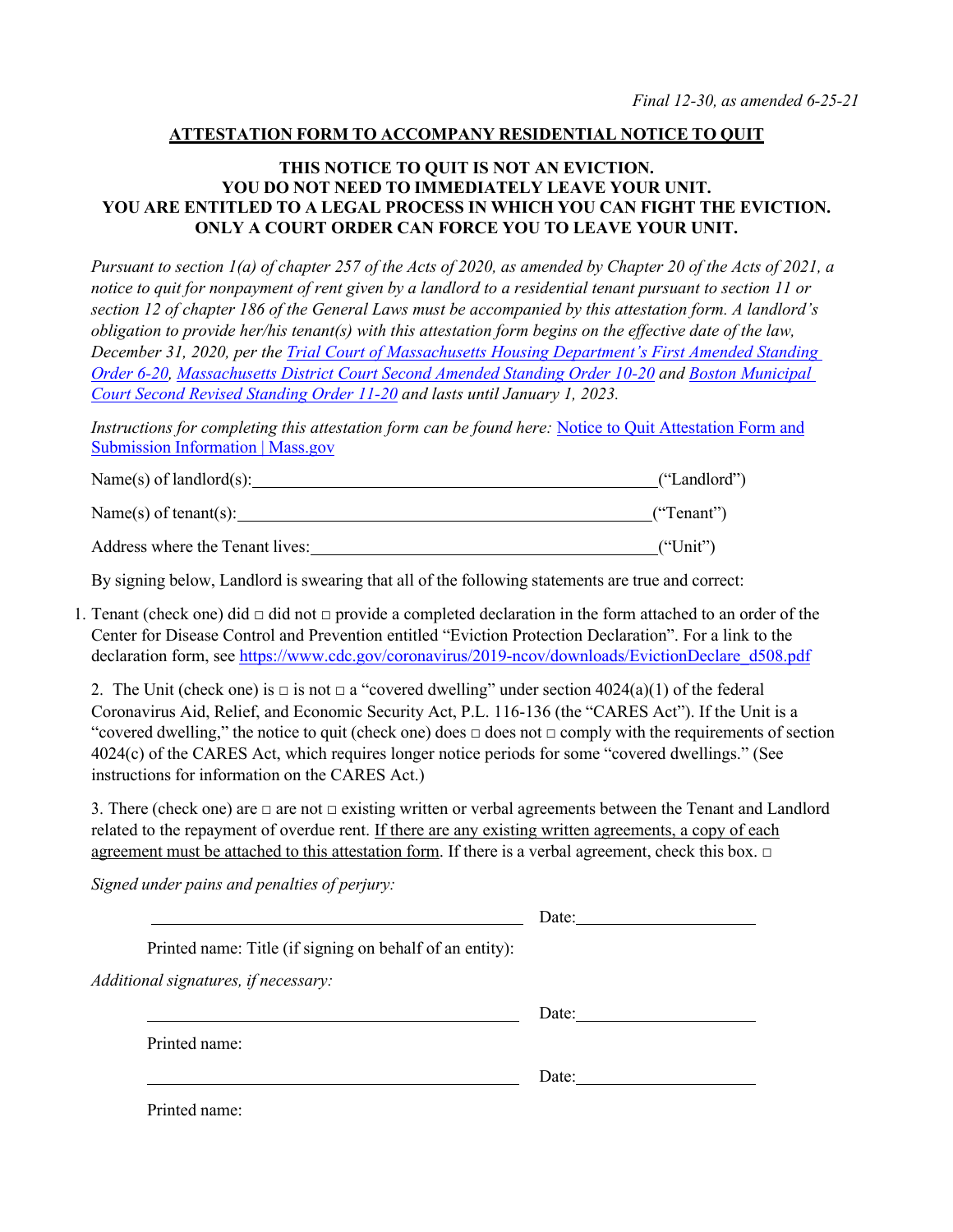#### **Information for the Landlord and the Tenant**

#### *Rental Assistance*

If you are having trouble paying your rent, there is help available. The Department of Housing and Community Development runs several rental assistance programs including the residential assistance for families in transition program (RAFT) and the emergency rental and mortgage assistance program (ERMA). A good way to learn more about these programs is to call 211 or visit DHCD's web page at https://hedfuel.azurewebsites.net/raa.aspx to be referred to your local Housing Consumer Education Center. You can also learn more at https://www.mass.gov/covid-19-getting-help-with-housing-costs.

*Federal Eviction Moratorium* A **federal eviction moratorium** established by an Order of the Centers for Disease Control and Prevention (CDC) will remain in effect until July 31, 2021. If you qualify for protection, your landlord is not allowed to remove you from your home until after July 31, 2021. You will only qualify if you meet certain income and vulnerability criteria, apply for government rental assistance, and send the CDC declaration to your landlord. The CDC declaration form can be downloaded here: https://www.cdc.gov/coronavirus/2019-ncov/downloads/EvictionDeclare\_d508.pdf

The CDC Order itself can be found here: Temporary Halt in Residential Evictions to Prevent the Further Spread of COVID-19 | CDC

*Massachusetts Court Rules on Evictions*

The Massachusetts trial court **rules on summary process cases** can be found here: https://www.mass.gov/trial-court-rules/trial-court-rule-i-uniform-summary-process-rules

The Massachusetts trial courts have issued a number of **standing orders** that affect how eviction cases are filed and processed. You can find those orders on the trial courts' website: https://www.mass.gov/infodetails/covid-19-eviction-information#cdc-moratorium-information-and-form

The Courts' Standing Orders require that any case filing on or after January 25, 2021 must be accompanied by an affidavit swearing that this attestation form has been given to the tenant. The affidavit created by the Trial Court of Massachusetts must be used, and can be found here: https://courtforms.jud.state.ma.us/publicforms/TC0012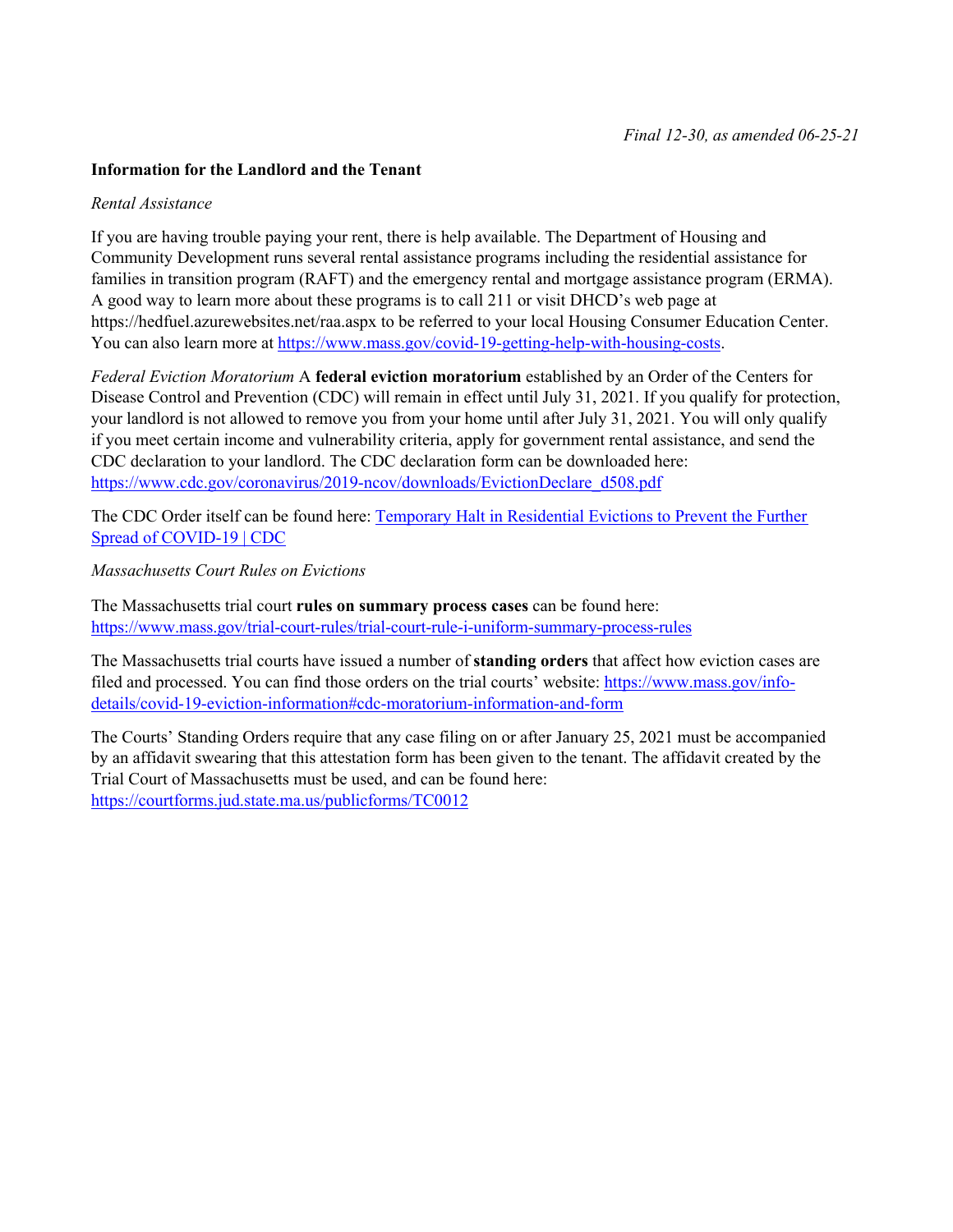# **Thông Tin Dành Cho Chủ Nhà Và Người Thuê Nhà**

# *Trợ Cấp Trả Tiền Thuê Nhà*

Nếu quý vị đang gặp khó khăn trả tiền thuê nhà, hiện có chương trình hỗ trợ quý vị. Sở Phát Triển Nhà Ở Và Cộng Động (Department of Housing and Community Development) điều hành vài **chương trình trợ cấp trả tiền thuê nhà** gồm có chương trình trợ cấp nhà ở cho các gia đình đang chuyển tiếp (RAFT) và chương trình thuê nhà khẩn cấp và trợ cấp trả tiền vay thế chấp (ERMA). Cách hiệu quả nhất để tìm hiểu thêm về các chương trình này là gọi 211 hoặc vào trang web DHCD tại https://hedfuel.azurewebsites.net/raa.aspx để được giới thiệu Housing Consumer Education Center (Trung Tâm Giáo Dục Người Tiêu Dùng Về Nhà Ở) tại địa phương. Quý vị có thể tìm hiểu thêm tại trang web https://www.mass.gov/covid-19-getting-help-with-housing-costs.

*Lệnh Cấm Trục Xuất Người Thuê Nhà Của Liên Bang* **Lệnh cấm trục xuất của liên bang** do Trung Tâm Kiểm Soát và Phòng Chống Dịch Bệnh (Centers for Disease Control and Prevention - CDC) lập thành sắc lệnh sẽ có hiệu lực đến ngày 31 tháng 7 năm 2021. Nếu quý vị hội đủ điều kiện được bảo vệ dưới sắc lệnh này, người chủ nhà không được đuổi quý vị ra khỏi nhà cho đến hết ngày 31 tháng 7 năm 2021. Quý vị chỉ hội đủ điều kiện, nếu có mức thu nhập theo tiêu chuẩn và đang gặp trường hợp khó khăn cụ thể, nộp đơn xin trợ cấp trả tiền thuê nhà của chính phủ và gửi mẫu đơn của CDC cho chủ nhà của quý vị. Có thể tải xuống mẫu đơn của CDC tại đây:

https://www.cdc.gov/coronavirus/2019-ncov/downloads/EvictionDeclare\_d508.pdf

Sắc lệnh của CDC có thể được xem tại trang web: Tạm ngưng trục xuất ở khu nhà ở để ngăn chặn lây lan COVID-19|CDC

*Phán Quyết Của Tòa Án Ở Massachusetts Về Thủ Tục Trục Xuất Người Thuê Nhà*

Tòa án tiểu bang Massachusetts phán quyết thủ tục đơn giản cho các vụ kiện tụng sau đây: https://www.mass.gov/trial-court-rules/trial-court-rule-i-uniform-summary-process-rules

Tòa án của tiểu bang Massachusetts đã ban hành **án lệnh hiện hành** có ảnh hưởng đến cách nộp đơn thưa kiện và xử lý các vụ kiện về trục xuất người thuê nhà. Quý vị có thể tìm hiểu thêm về các án lệnh trên trang web của tòa án:

https://www.mass.gov/info-details/covid-19-eviction-information#cdc-moratorium-information-andform-

Lệnh hiện hành của tòa án yêu cầu tất cả hồ sơ vụ kiện đã nộp vào ngày hoặc trước ngày 25 tháng 1 năm 2021 phải kèm theo bản khai có tuyên thệ rằng chủ nhà đã đưa mẫu chứng nhận cho người thuê nhà. Quý vị phải dùng bản khai có tuyên thệ của Tòa Sở Thẩm Tại Massachusetts đã tạo và có thể tìm thấy tại: https://courtforms.jud.state.ma.us/publicforms/TC0012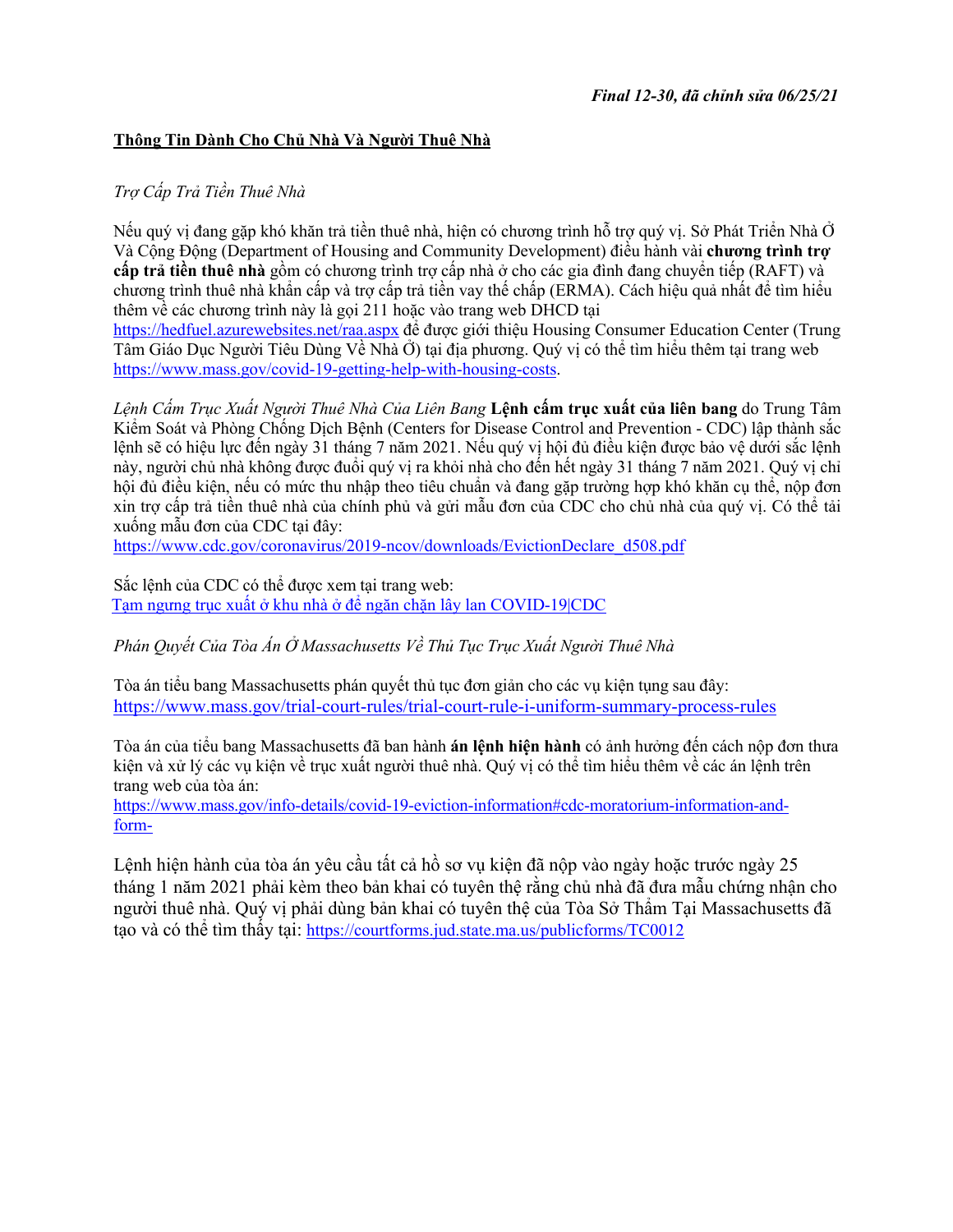#### **Información para el propietario y el inquilino**

#### *Asistencia para alquileres*

Si está teniendo dificultades para pagar su alquiler, hay ayuda disponible. El Departamento de Vivienda y Desarrollo Comunitario administra varios programas de asistencia para alquileres que incluyen el programa de asistencia residencial para familias en transición (*RAFT, Residential Assistance for Families in Transition*) y el programa de asistencia de emergencia para alquileres e hipotecas (*ERMA, Emergency Rental and Mortgage Assistance*). Una buena manera de informarse más sobre estos programas es llamar al 211 o visitar la página web de DHCD en https://hedfuel.azurewebsites.net/raa.aspx para que lo refieran a su Centro de Educación al Consumidor sobre la Vivienda local. Usted también puede informarse más en https://www.mass.gov/covid-19-getting-help-with-housing-costs.

# *Moratoria federal de desalojo*

Una **moratoria federal de desalojo** establecida por una Orden de los Centros para el Control y la Prevención de Enfermedades (CDC) permanecerá vigente hasta el 31 de julio de 2021. Si usted es elegible para esta protección, el propietario de su vivienda no está autorizado a desalojarlo de su hogar hasta después del 31 de julio de 2021. Usted solo calificará si reúne ciertos criterios de ingresos y vulnerabilidad, si solicita asistencia del gobierno para alquileres y si envía la declaración de los CDC al propietario de su vivienda. El formulario de declaración de los CDC puede descargarse aquí: https://www.cdc.gov/coronavirus/2019-ncov/downloads/EvictionDeclare\_d508.pdf

El decreto ejecutivo de los CDC puede encontrarse aquí: Suspensión temporal de desalojos [residenciales] a fin de prevenir una mayor propagación de la COVID-19

#### *Reglamento del Tribunal de Massachusetts sobre desalojos*

Las **normas sobre casos de proceso sumario** del tribunal de primera instancia de Massachusetts pueden encontrarse aquí:

#### https://www.mass.gov/trial-court-rules/trial-court-rule-i-uniform-summary-process-rules

Los tribunales primera instancia de Massachusetts han emitido varias **resoluciones permanentes** que afectan cómo se inician y se procesan los casos de desalojo. Usted puede encontrar esas resoluciones en el sitio web de los tribunales de primera instancia: https://www.mass.gov/info-details/covid-19-evictioninformation#cdc-moratorium-information-and-form

Las Resoluciones Permanentes de los Tribunales exigen que cualquier caso que se presente a partir del 25 de enero de 2021 debe estar acompañado de una declaración jurada o afidávit que dé testimonio que este formulario de declaración ha sido entregado al inquilino. Debe usarse la declaración jurada creada por el Tribunal de Primera Instancia de Massachusetts, y puede encontrarla aquí: https://courtforms.jud.state.ma.us/publicforms/TC0012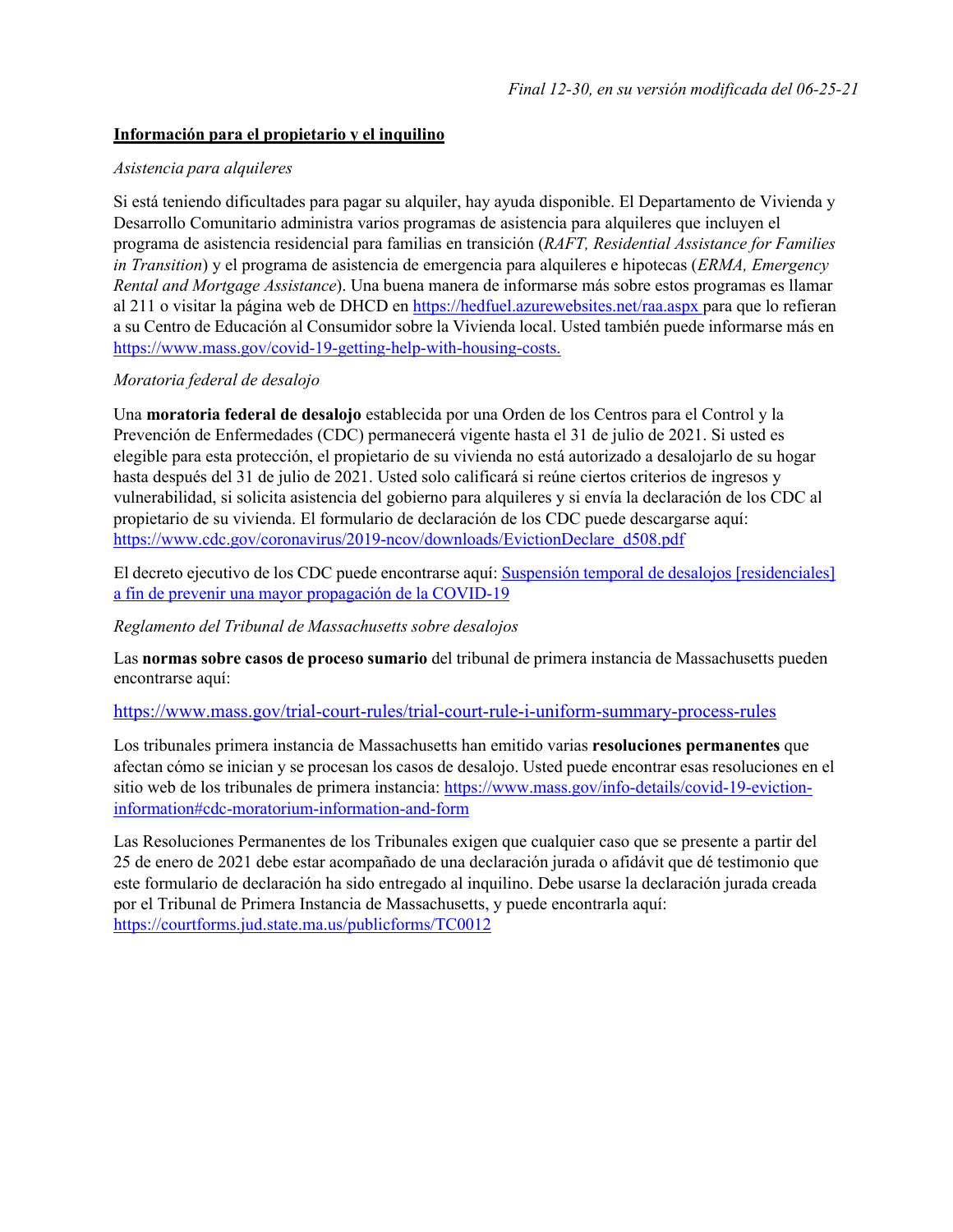# **Informações para o locador e locatário**

# *Assistência para aluguel*

Se você estiver passando por dificuldades para pagar o aluguel, existem programas de auxílio disponíveis. O Departamento de Habitação e Desenvolvimento Comunitário (*Department of Housing and Community Development*) administra vários programas de auxílio para aluguel, incluindo o programa de assistência residencial para famílias em transição (RAFT) e o programa de assistência emergencial para aluguel e hipoteca (ERMA). É fácil obter mais informações sobre esses programas: basta ligar para 211 ou acessar a página do DHCD no endereço https://hedfuel.azurewebsites.net/raa.aspx e você será encaminhado ao Centro de Educação Residencial para o Consumidor (*Housing Consumer Education Center*) da sua região. Você também pode obter mais informações em https://www.mass.gov/covid-19-getting-help-with-housing-costs.

# *Moratória federal de despejo*

Uma **moratória federal de despejo** respaldada por uma ordem dos Centros para Controle e Prevenção de Doenças (CDC) permanecerá em vigor até o dia 31 de julho de 2021. Se você se qualificar para proteção, o proprietário ou locador não tem permissão para solicitar o despejo de sua residência até após o dia 31 de julho de 2021. Você só se qualificará se atender a determinados critérios de renda e vulnerabilidade, se inscrever para obter assistência governamental para aluguel e enviar a declaração do CDC ao locador. Você pode baixar o formulário de declaração do CDC no link a seguir: https://www.cdc.gov/coronavirus/2019 ncov/downloads/EvictionDeclare\_d508.pdf

Você pode encontrar a ordem do CDC no link a seguir: Suspensão temporária de despejos residenciais para evitar a propagação da COVID-19

#### *Regras do tribunal de Massachusetts sobre despejos*

As regras do tribunal de primeira instância de Massachusetts referentes aos casos de despejo podem ser encontradas no endereço https://www.mass.gov/trial-court-rules/trialcourt-rule-i-uniform-summary-process-rules

Os tribunais de primeira instância de Massachusetts emitiram uma série de **ordens permanentes** que afetamo arquivamento e processamento dos casos de despejo. Você pode encontrar essas ordens no site dos tribunais: https://www.mass.gov/info- details/covid-19-eviction-information#cdc-moratoriuminformation-and-form

As ordens permanentes dos tribunais exigem que qualquer processo iniciado em 25 de janeiro de 2021 ou após essa data seja acompanhado por uma declaração juramentada de que o formulário de atestado foi entregue ao locatário. A declaração juramentada criada pelo Tribunal de Primeira Instância de Massachusetts deve ser usada e pode ser encontrada no endereço https://courtforms.jud.state.ma.us/publicforms/TC0012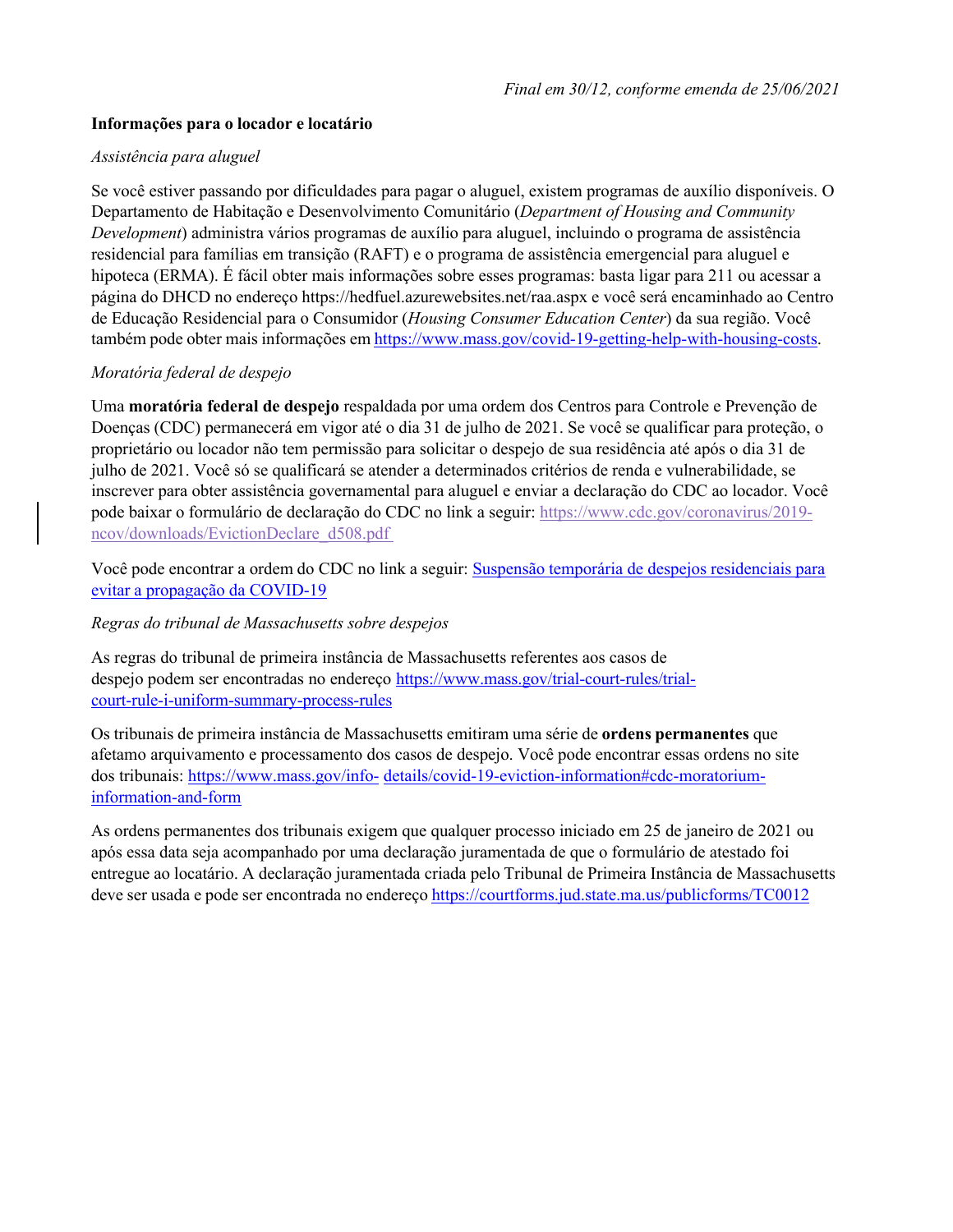# **Enfòmasyon pou Mèt Kay ak Lokatè a**

# *Asistans pou Lokasyon*

Si w gen pwoblèm pou peye kay ou lwe a, gen èd ki disponib. Depatman Lojman ak Devlopman Kominotè a ap dirije plizyè pwogram asistans pou lokasyon, sa enkli asistans rezidansyèl pou fanmi ki nan pwogram tranzisyon an (residential assistance for families in transition program-RAFT) ak pwogram asistans dijans pou lokasyon ak ipotèk (emergency rental and mortgage assistance program-ERMA). Yon bon fason pou aprann plis bagay sou pwogram sa yo se pou rele 211 oswa pou vizite paj entènèt DHCD la nan https://hedfuel.azurewebsites.net/raa.aspx pou yo refere w bay Sant lokal ou pou Edikasyon Konsomatè Lojman an. Ou kapab aprann plis bagay tou nan https://www.mass.gov/covid-19-getting-help-with-housingcosts.

# *Entèripsyon Federal sou Degèpisman*

Yon **entèripsyon federal sou degèpisman** ke yon Lòd Sant pou Kontwòl ak Prevansyon Maladi a (Centers for Disease Control and Prevention-CDC) te tabli pral rete anvigè jis 31 Jiyè 2021. Si w kalifye pou pwoteksyon, mèt kay ou pa otorize pou retire w nan kay ou pazavan 31 Jiyè 2021. Wap kalifye sèlman si w satisfè kèk kritè pou revni ak vilnerablite, ou aplike pou asistans gouvènmantal pou lokasyon epitou, ou voye deklarasyon CDC a bay mèt kay ou. Ou kapab telechaje fòm deklarasyon CDC a isit la:

https://www.cdc.gov/coronavirus/2019-ncov/downloads/declaration-form.pdf

Ou kapab jwenn Lòd CDC a menm isit la: Sispansyon tanporè degèpisman rezidansyèl yo pou anpeche COVID-19 nan simaye pi plis

*Règ Tribinal Massachusetts sou Degèpisman*

Yo kapab jwenn isit la règ tribinal premyè enstans Massachusetts sou ka enfraksyon somè yo: https://www.mass.gov/trial-court-rules/trial-court-rule-i-uniform-summary-process-rules

Tribinal Premyè Enstans Massachusetts te mete deyò yon sèten kantite **lòd pèmanan** ki afekte kijan yo ranpli epi yo trete ka degèpisman yo. Ou kapab jwenn lòd sa yo tou sou sit entènèt tribinal premyè enstans lan:

https://www.mass.gov/info-details/covid-19-eviction-information#cdc-moratorium-information-and-form-

Lòd Pèmanan Tribinal yo egzije ke, depi yon moun depoze nenpòt ki dosye nan dat 25 Janvye oswa nan yon dat aprè sa, li dwe tou vini ak yon deklarasyon sou sèman ki di ke li te bay lokatè a atestasyon sa a. Li sipoze itilize deklarasyon sou sèman an ke Tribinal Premyè Enstans Massachusetts la fè, e li kapab jwenn li isit la: https://courtforms.jud.state.ma.us/publicforms/TC0012